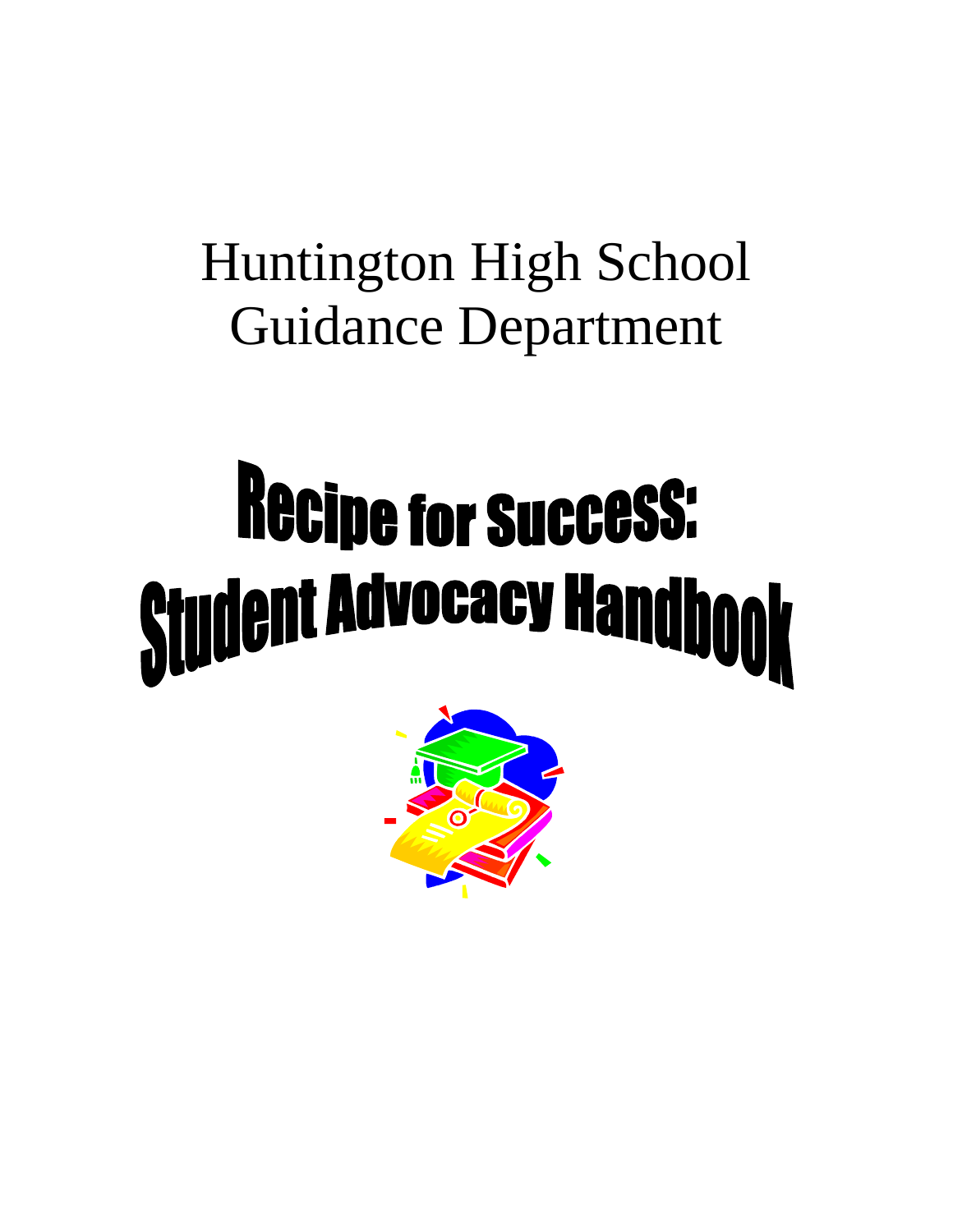Dear Student and Parent/Guardian,

We in the Huntington High School Guidance Department hope that this handbook will prove to be a valuable resource as you consider postsecondary education. The handbook is designed to provide information you will need to transition successfully from high school.

Titles under which you may find support services vary from school to school. As you begin your search of appropriate intuitions for your needs, you will get to know the terms that are used.

Transition planning is an important aspect of your junior and senior year CSE meetings. Please be sure to consult your roster teacher, CSE team, and school counselor as you prepare for your transition into postsecondary education.

Sincerely,

Huntington High School Guidance Department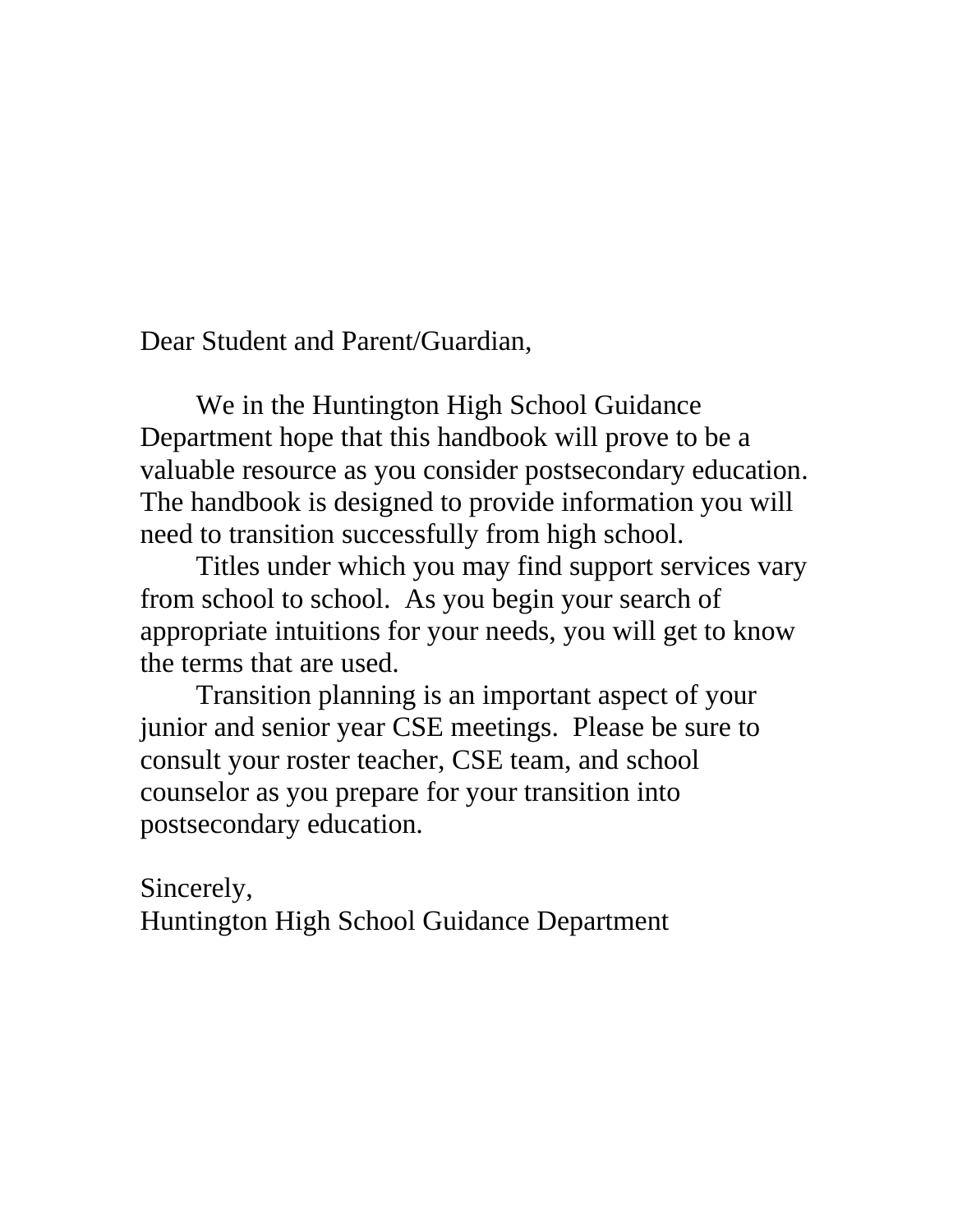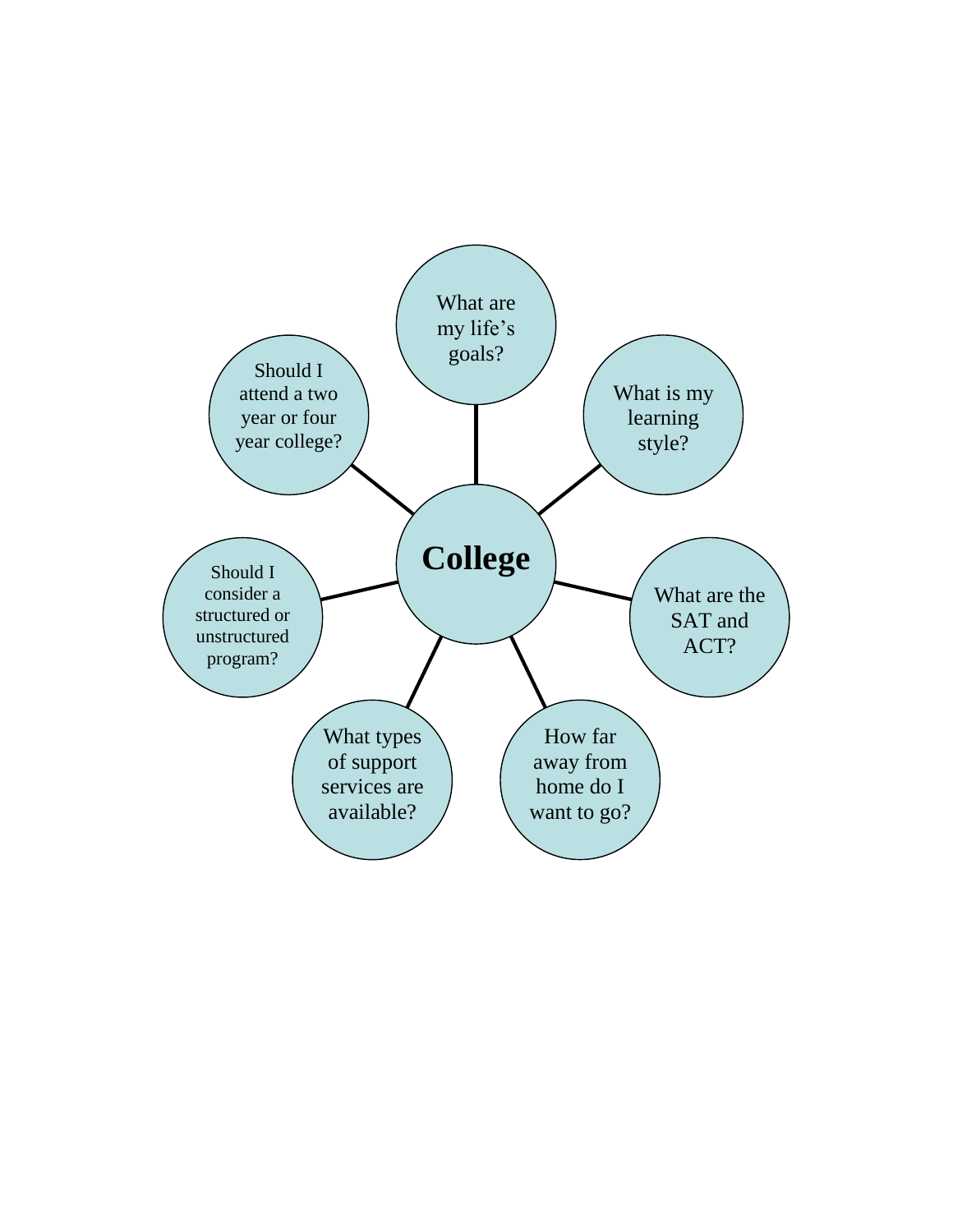

## **Laws Governing Postsecondary Education**

Colleges are not required to seek out students with learning disabilities and do not have to provide any diagnostic services. They also are only required to provide "reasonable accommodations." Students with learning disabilities and ADD/ADHD may be entitled to reasonable academic support based on legislation that was enacted in 1973. The Rehabilitation Act of 1973, Section 504, was the first civil rights law that specifically addressed individuals with disabilities. It was also the first law that addressed student with disabilities in postsecondary settings. The law mandates that **all colleges and universities in the United States that receive any federal financial assistance cannot discriminate in the recruitment, admission, or treatment of student with disabilities. This law allows students with documented disabilities to request modifications, academic support, or auxiliary aids that allow them to participate in and benefit from all of the activities and programs that colleges offer. The law states:**

#### *"No otherwise qualified handicapped individual in the United States shall, solely by reason of his handicap, be excluded from participation in, be denied the benefits of, or be subjected to discrimination under any program or activity receiving financial assistance."*

#### **Under the provisions of Section 504, colleges and universities may not:**

- $\triangleright$  Limit the number of students with disabilities they admit
- $\triangleright$  Ask questions on application materials that require the student to disclose a disability
- $\triangleright$  Ask students to take preadmissions tests without academic assistance for which they may be eligible
- $\triangleright$  Exclude a student who is qualified from a particular major or course of study
- $\triangleright$  Counsel students with disabilities out of a particular program due to the disability
- $\triangleright$  Have rules or policies that discriminate against students with disabilities
- $\triangleright$  Limit eligibility to student with disabilities for scholarships, financial assistance, fellowships, internships, or assistantships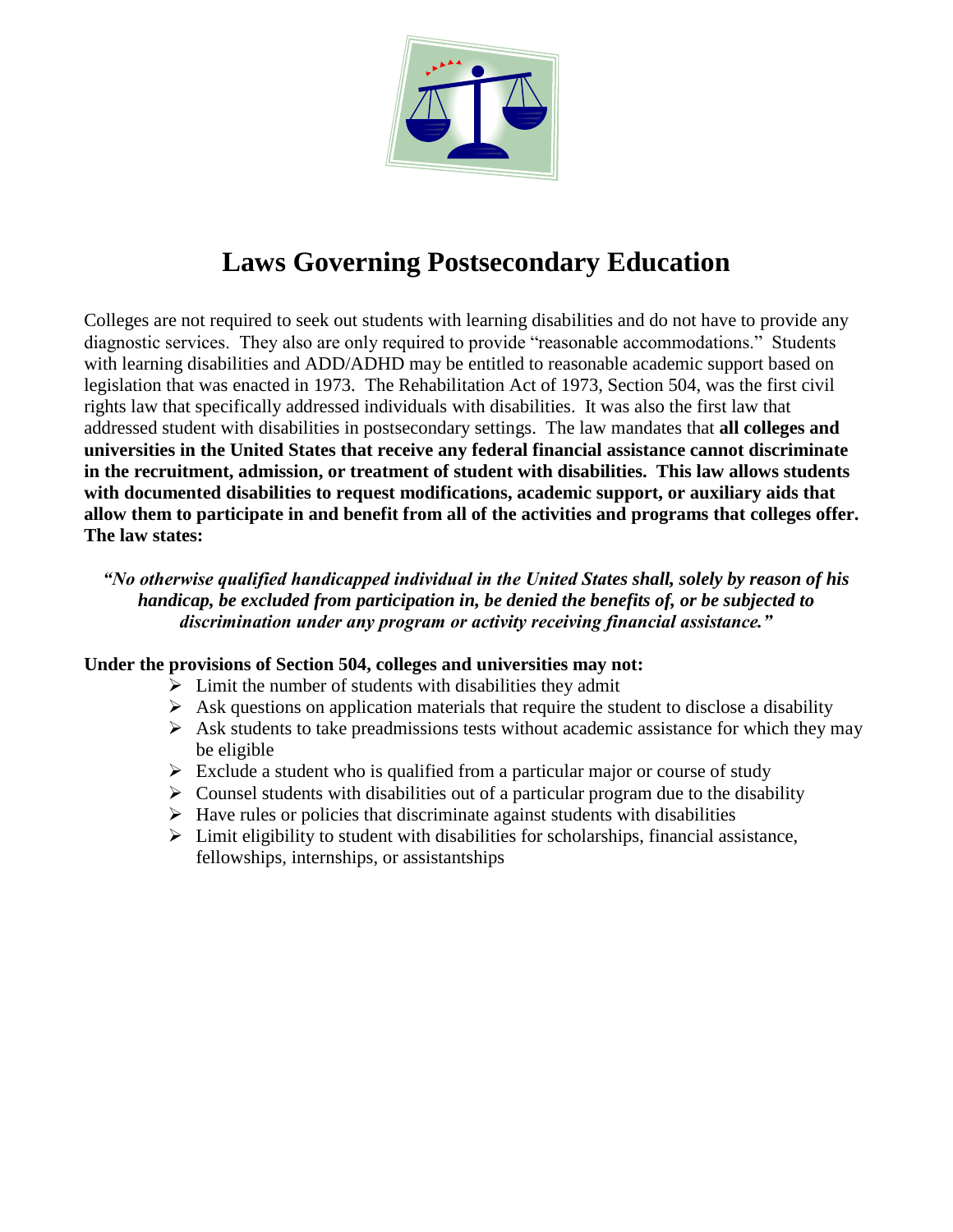## **Comparison of Secondary and Postsecondary Accommodations for Students with Disabilities**

(adapted from Effective College Planning, wnyccda.org 2007)

## **Applicable Laws**

| <b>High School</b>                                        | <b>College</b>                                |
|-----------------------------------------------------------|-----------------------------------------------|
| <b>IDEA</b> (Individuals with Disabilities Education Act) | ADA (Americans with Disabilities Act of 1990) |
| Section 504, Rehabilitation Act of 1973                   | Section 504, Rehabilitation Act of 1973       |
| <b>IDEA</b> is about SUCCESS                              | ADA is about ACCESS                           |

## **Required Documentation**

| <b>High School</b>                                                                                              | <b>College</b>                                             |
|-----------------------------------------------------------------------------------------------------------------|------------------------------------------------------------|
| IEP (Individualized Education Plan) and/or 504 Plan                                                             | High School IEP and 504 are not sufficient. Documentation  |
|                                                                                                                 | guidelines specify information needed for each category of |
|                                                                                                                 | Disability.                                                |
| School provides evaluation at no cost to student                                                                | Student must get evaluation at own expense                 |
| Documentation focuses on determining whether student Documentation must provide information on specific         |                                                            |
| is eligible for services based upon specific categories in functional limitations, and demonstrate the need for |                                                            |
| <b>IDEA</b>                                                                                                     | specific accommodations.                                   |

### **Self Advocacy**

| <b>High School</b>                                      | <b>College</b>                                           |
|---------------------------------------------------------|----------------------------------------------------------|
| Student is identified by the school and is supported by | Student must self-identify to the Office of Disability   |
| parents/guardians and teachers                          | Services.                                                |
| Primary responsibility for arranging accommodations     | Primary responsibility for self advocacy and arranging   |
| belongs to the school                                   | Accommodations belongs to the student                    |
| Teachers approach you if they believe you need          | Professors are usually open and helpful, but most expect |
| Assistance.                                             | you to initiate contact if you need assistance.          |

## **Parent/Guardian Role**

| <b>High School</b>                                    | <b>College</b>                                          |
|-------------------------------------------------------|---------------------------------------------------------|
| Parent/guardian has access to student records and can | Parent/guardian does not have access to student records |
| participate in the accommodation process              | without student's written consent                       |
| Parent/guardian advocates for student                 | Student advocates for self                              |

## **Instruction**

| <b>High School</b>                                                                                         | <b>College</b>                                                                                                                                                                     |  |
|------------------------------------------------------------------------------------------------------------|------------------------------------------------------------------------------------------------------------------------------------------------------------------------------------|--|
| Teachers may modify curriculum and/or alter pace of                                                        | Professors are not required to modify curriculum design or                                                                                                                         |  |
| assignments.                                                                                               | alter assignment deadlines.                                                                                                                                                        |  |
| Students are expected to read short assignments that<br>are then discussed, and often re-taught, in class. | Students are assigned substantial amounts of reading and<br>writing which may not be directly addressed in class. In<br>addition, students may need to review class notes and text |  |
|                                                                                                            | material regularly.                                                                                                                                                                |  |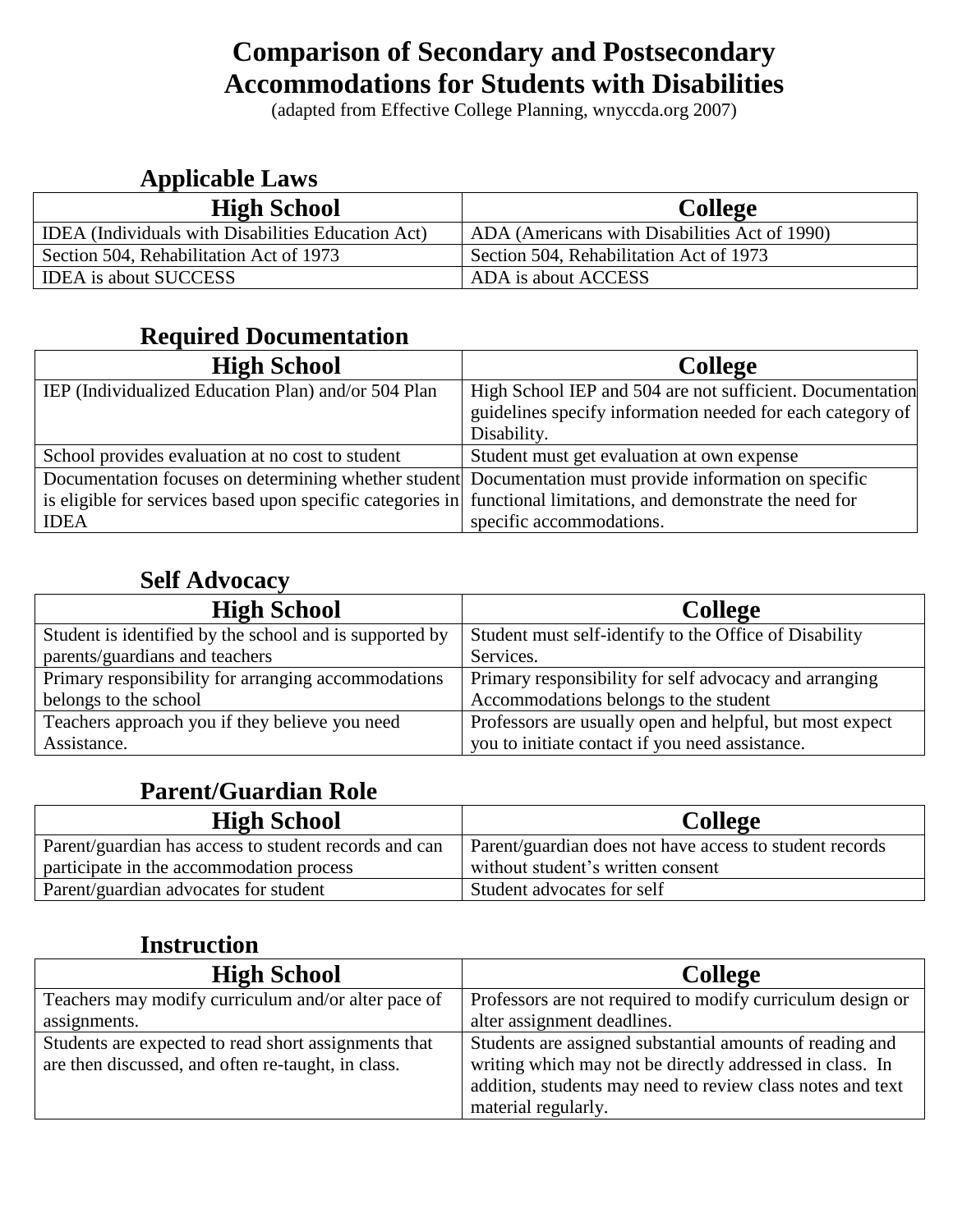## **Grades and Tests**

| <b>High School</b>                               | <b>College</b>                                              |
|--------------------------------------------------|-------------------------------------------------------------|
| IEP or 504 Plan my include modifications to test | Grading and test format changes (i.e. multiple choice vs.   |
| format and/or grading.                           | essay) are generally not available. Accommodations to       |
|                                                  | HOW test are given (extended time, test proctors) are       |
|                                                  | available when supported by disability documentation.       |
| Testing is frequent and covers small amounts of  | Testing is usually infrequent and may be cumulative,        |
| Material.                                        | covering large amounts of material.                         |
| Make up tests are often available.               | Make up tests are seldom and option; if they are, students  |
|                                                  | need to request them.                                       |
| Teachers often take time to remind students of   | Professors expect you to read, save, and consult the course |
| assignments and due dates.                       | syllabus (outline); the syllabus spells out exactly what is |
|                                                  | expected of students, when it is due, and how you will be   |
|                                                  | graded.                                                     |

## **Study Responsibilities**

| <b>High School</b>                                      | <b>College</b>                                                 |
|---------------------------------------------------------|----------------------------------------------------------------|
| Tutoring and study support may be a service provided    | Tutoring DOES NOT fall under Disability Services.              |
| as a part of an IEP or 504 Plan                         | Students with disabilities must seek out tutoring resources    |
|                                                         | as they are available to all students.                         |
| Your time and assignments are structured by others.     | Students manage their own time and complete assignments        |
|                                                         | independently.                                                 |
| You may student outside of class as little as 0-2 hours | Students need to study at least 2-3 hours outside of class for |
| per week, and this may be mostly last-minute test       | each hour spent in class.                                      |
| preparation.                                            |                                                                |

## **In addition:**

| Full time day attendance                   | Student may attend full time or part time. Traditional class-<br>room attendance, online, and hybrid classes are often<br>available. |
|--------------------------------------------|--------------------------------------------------------------------------------------------------------------------------------------|
| 36 weeks of instruction per course         | 16 weeks of instruction per course                                                                                                   |
| Daily contact with teachers, more feedback | Less contact with faculty, less feedback                                                                                             |

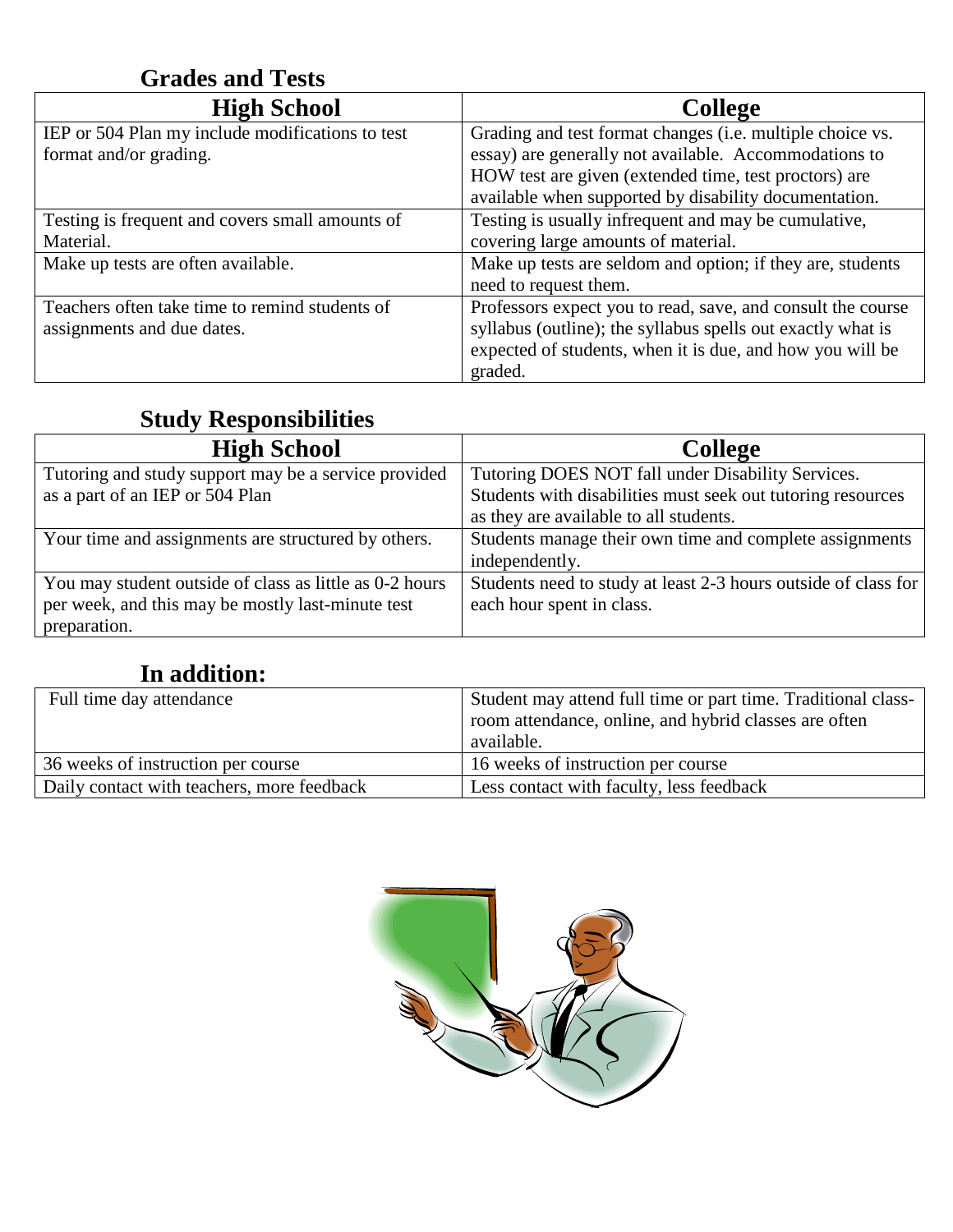When you begin looking at various colleges that match your needs, you should ask the admissions office to put you in contact with the office that provides accommodations for students with disabilities. If you visit a campus, you should make an appointment to meet with the learning specialist to determine if the services at the college meet your needs.

#### **Information you should** be able to tell a learning specialist about yourself:

- $\triangleright$  Why you want to go to college
- $\triangleright$  Why college is a realistic choice for you at this time
- $\triangleright$  Your type of disability and how it effects your learning
- $\triangleright$  Examples of the kinds of difficulties you have had in school
- $\triangleright$  Activities you are good and and/or like doing
- $\triangleright$  The support services and accommodations you used in high school
- $\triangleright$  The support services and accommodations you plan to use in college
- $\triangleright$  How copies of records documenting your disability can be acquired
- $\triangleright$  The kind of diploma you are receiving
- $\triangleright$  If you've applied for ACCES-VR or other rehabilitation services and how to contact your guidance counselor

#### **Questions you should ask** the learning specialist:

- $\triangleright$  What is the focus of the disability support services program-learning strategies, remediation, etc
- $\triangleright$  What types of academic accommodations are readily available
- $\triangleright$  How do I acquire support services-tutors, alternative testing, note takers, etc
- $\triangleright$  Is a reduced course load possible
- $\triangleright$  Are course substitutions offered
- $\triangleright$  Is there priority registration for students with disabilities
- $\triangleright$  How are academic adjustments coordinated
- $\triangleright$  Is the faculty aware of and cooperative about the needs of students with disabilities
- $\triangleright$  Is the campus atmosphere acceptant of students with disabilities
- $\triangleright$  Is there a cost associated with any support services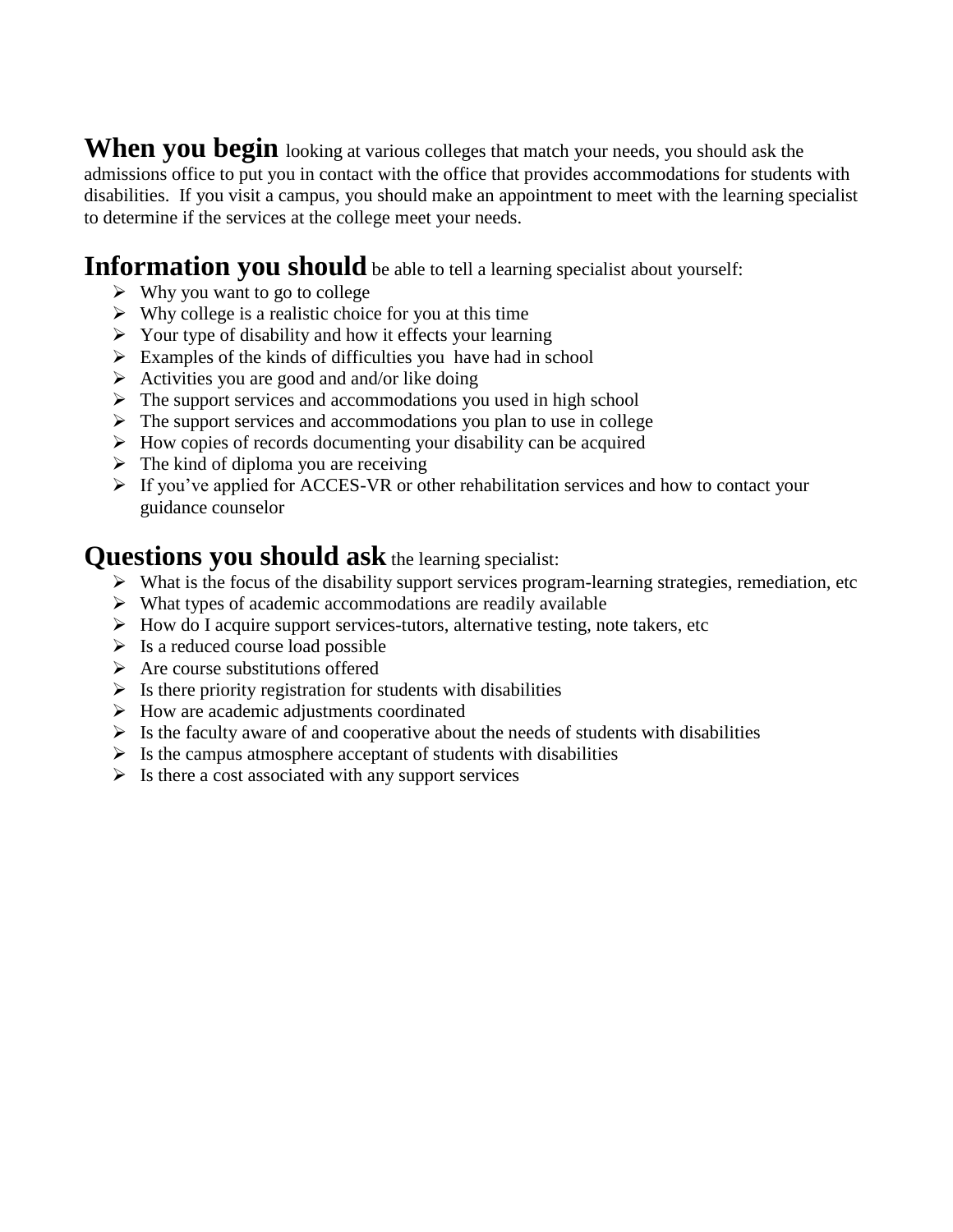## **Structured Programs, Coordinated Support, or Self Directed Programs?**

While all colleges offer students with appropriate documentation academic adjustments and auxiliary aids, utilizing these support mechanisms will vary, falling within three categories: Structured Programs, Coordinated Support and Self-Directed Programs.

| <b>Structured Programs</b>                                                                                                                                                                                                                                                                                                                                                                                                     | <b>Coordinated Support</b>                                                                                                                                                                                                                                                                                                                                                                   | <b>Self-Directed Programs</b>                                                                                                                                                                                                                                                                                                                                                                            |
|--------------------------------------------------------------------------------------------------------------------------------------------------------------------------------------------------------------------------------------------------------------------------------------------------------------------------------------------------------------------------------------------------------------------------------|----------------------------------------------------------------------------------------------------------------------------------------------------------------------------------------------------------------------------------------------------------------------------------------------------------------------------------------------------------------------------------------------|----------------------------------------------------------------------------------------------------------------------------------------------------------------------------------------------------------------------------------------------------------------------------------------------------------------------------------------------------------------------------------------------------------|
| Separate admission process and<br>application<br>Admission criteria usually more<br>$\bullet$<br>flexible<br>Additional fee for service<br>$\bullet$<br>Comprehensive support<br>administered by certified LD<br>specialists<br>Curriculum modifications<br>Intensive academic monitoring<br>$\bullet$<br>and counseling<br>Assistance with advocacy<br>$\bullet$<br>Assistive technology<br>Very low student to faculty ratio | Director may be involved in<br>admission decision or offer<br>recommendations to admission<br>office<br>Services provided by at least one<br>certified LD specialist<br>Students involved in developing<br>$\bullet$<br>plans to meet their needs<br>Students voluntarily request<br>٠<br>accommodations or related<br>services<br>Study skills classes, remedial<br>support<br>Hybrid model | Basic services that comply<br>$\bullet$<br>with federal mandate<br>No separate admission<br>$\bullet$<br>process or application<br>No extra program fees<br>$\bullet$<br>Self disclosure and advocacy<br>$\bullet$<br>Moderate support<br>$\bullet$<br>Learning strategies instruction<br>$\bullet$<br>Counseling and tutoring<br>$\bullet$<br>Student progress is usually<br>$\bullet$<br>not monitored |

Colleges with minimal support programs provide relatively little in the way of extra services but enough to meet federal regulations, such as offering accommodations. Self-Directed/Decentralized college programs may have a specially designated office or person on campus to assist LD students, as well as additional services. Frequently, professors will modify course requirements to meet the needs of LD students. The focus of these programs is to help LD students adjust to college, but students are expected to know when and how to ask for help. A Structured/Proactive program has a full-time program coordinator who administers services beyond mere accommodations. The type of comprehensive program differs from school to school, but they generally include individualized contacts for students, such as help in learning skills and strategies, tutoring, LD specialists, special testing arrangements, and support groups. These programs often have trained disability specialists and adaptive technology. The focus is to adapt school programs to suit the needs of LD students, rather than helping them adapt to existing programs. Coordinated support programs are a blend of both.

## **The student will need to decide which model best fits his/her academic needs.**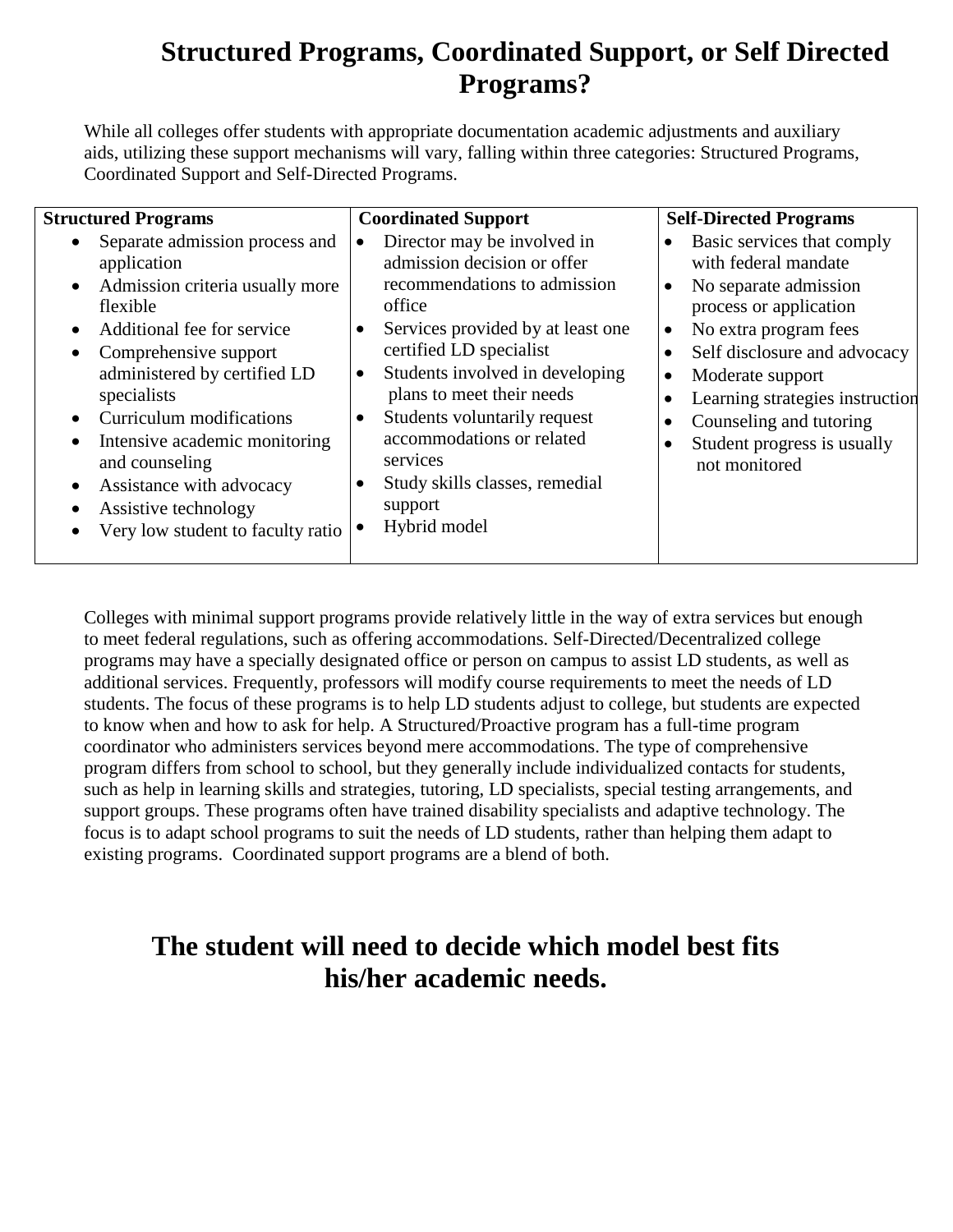## **Sample Accommodations Granted by Colleges**

- $\triangleright$  Extended time for tests. Usually this means time and a half; double time is granted infrequently. Untimed testing is almost never granted.
- $\triangleright$  Separate location for tests. Often granted only for students with ADHD
- $\triangleright$  Preferential classroom seating
- $\triangleright$  Permission to take breaks during tests
- $\triangleright$  No scantron answer sheets
- $\triangleright$  Items and directions read and clarified
- $\triangleright$  Spelling waived. This accommodation can be interpreted as no deductions for misspellings, use of a handheld spell-checker, use of a word-processor with a spellcheck function, or having spelling corrected by a test proctor (spelling waivers also apply to foreign language courses)
- $\triangleright$  Use of a word-processor for essays
- $\triangleright$  Use of a scribe for essays
- $\triangleright$  Use of a calculator
- $\triangleright$  Permission to tape-record classes, with the professor's consent
- $\triangleright$  Copies of class notes (these are almost always provided by volunteer student note takers and are not immediately available)
- $\triangleright$  Books on tape
- $\triangleright$  Priority course registration (usually only available through Structured/Proactive programs)
- $\triangleright$  Colleges do NOT have to waive curriculum requirements, such as foreign language or mathematics. Check on each college's policy.
- $\triangleright$  College professors rarely modify teaching style or exam format. Successful students learn to adapt to professors.
- $\triangleright$  The college will determine which accommodations will be granted based upon documentation-that is, the results of recent psychological and educational testing. IEP accommodations do not necessarily carry over to college!

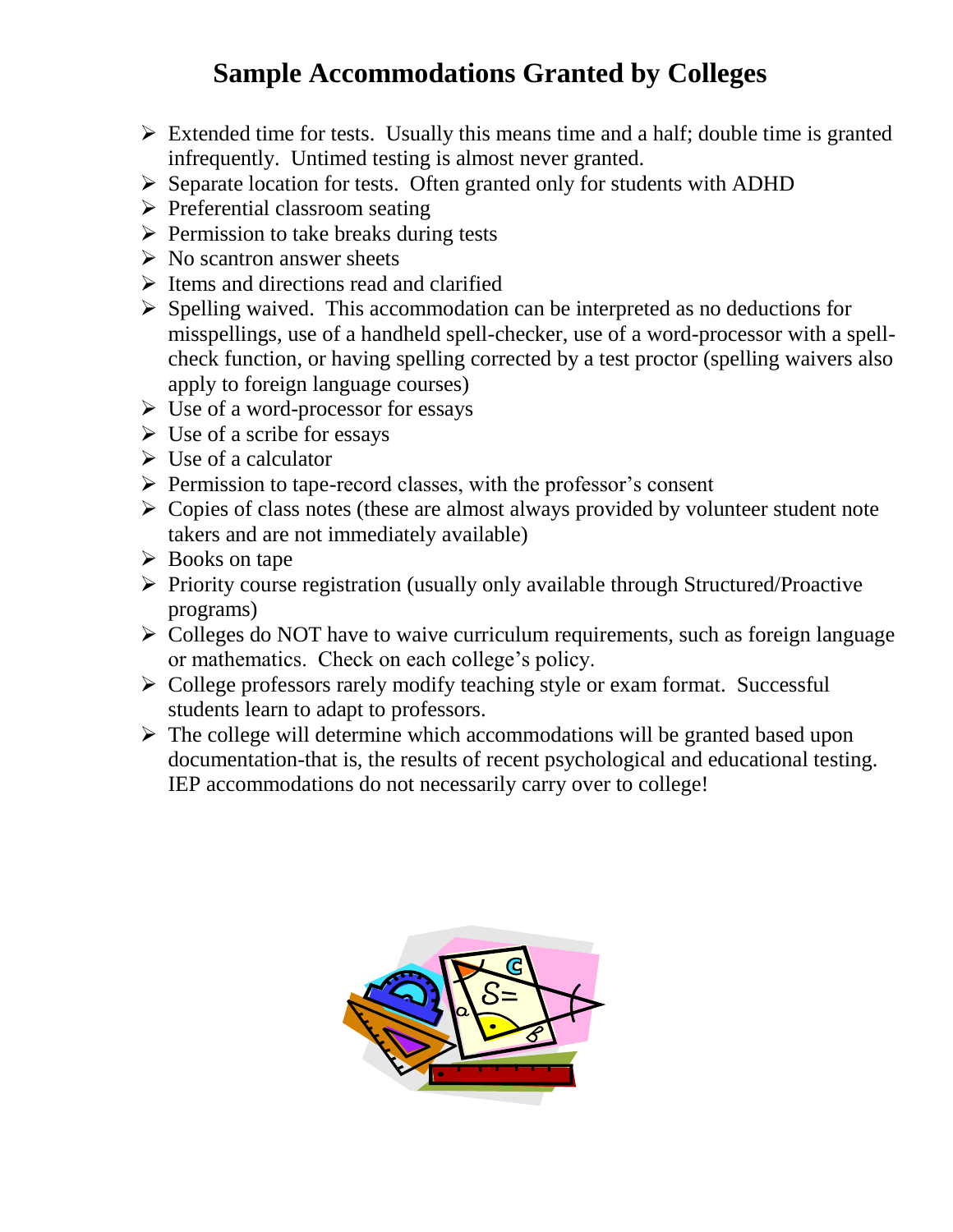

## **Standardized Testing**

The SAT and ACT standardized tests are used to tell admissions staff members how well prepared you are for college-level academics. The scores also allow colleges to compare your college readiness with other students in a standardized way. The SAT and ACT are the best independent, standardized measures of a student's college readiness. They are standardized across all students, schools, and states—providing a common and objective scale for comparison. High school grades are a very useful indicator of how students perform in college, yet there is great variation in grading standards and course rigor within and across high schools. Remember, too, that your standardized test scores (SAT and/or ACT) are only one of a number of factors that colleges consider when making admissions decisions. Other factors, like your high school transcript, essays, recommendations, interviews, and extracurricular activities, also play a role in admissions decisions.

Students with documented learning disabilities can request special accommodations when taking the SAT or ACT. Depending upon your learning disability, accommodations could include extended time to take the test, an assistant to read the questions out loud, or a specific seating arrangement (students with ADHD, for example, may be able to test in a private room, or a room with fewer students). You should meet with your school counselor to apply for special accommodations. You may need to provide additional documentation of your learning disability from your school or a medical professional. Begin this process as early as possible. It may take time to track down the appropriate documentation. And if you're denied special accommodations, you'll want plenty of time to appeal the decision.

| <b>Exam</b>         | <b>SAT</b>                             | $\bf{ACT}$                                     |
|---------------------|----------------------------------------|------------------------------------------------|
| Forms               | With your school counselor             | Students will register for the ACT             |
|                     | complete the Student Eligibility       | online and will indicate on the application    |
|                     | Form                                   | that they receive accommodations. The          |
|                     |                                        | high school ACT coordinator will then          |
|                     |                                        | complete a portion of the accommodation        |
|                     |                                        | request form online.                           |
| When                | As early as possible, preferably in    | As early as possible. The final deadline       |
|                     | the <b>fall</b> (spring the latest) of | is usually four weeks prior to the test        |
|                     | freshman year before you take the      | date.                                          |
|                     | PSAT the following fall.               |                                                |
| Next steps          | You'll receive an eligibility letter   | Students will be notified of their eligibility |
|                     | that will describe the accommo-        | or ineligibility for accommodations via        |
|                     | dations for which you've been          | their ACT account online. Be sure to           |
|                     | approved. The letter will include an   | follow up with the high school ACT             |
|                     | SSD Eligibility Code.                  | coordinator.                                   |
| Registering to test | Your SSD Eligibility Code will         | Students must register with a request for      |
|                     | automatically indicate the             | accommodations for each ACT they wish          |
|                     | accommodations you've been             | to take                                        |
|                     | approved for when you                  |                                                |
|                     | register for any College Board test.   |                                                |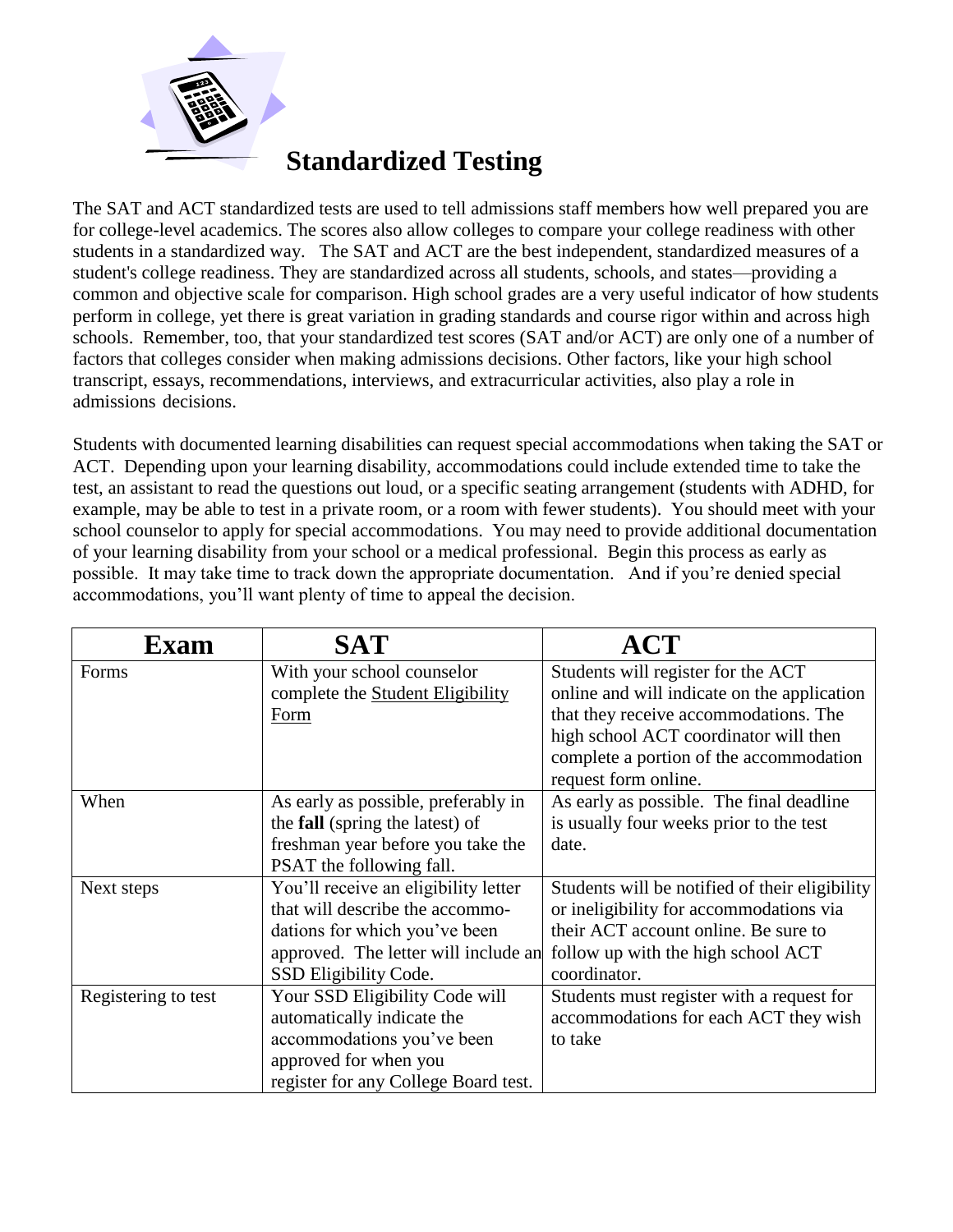## **Key Factors in a Student's Success**

- $\triangleright$  Level of interest
- $\triangleright$  Motivation
- $\triangleright$  Independence
- $\triangleright$  Self direction
- $\triangleright$  Self advocacy skills
- $\triangleright$  Knowledge about self
- $\triangleright$  Academic abilities
- $\triangleright$  Acquiring information about college programs and services
- $\triangleright$  Utilizing appropriate resources for support

In order to succeed in postsecondary education, students need to know themselves and be prepared in the following ways:

- $\triangleright$  Understand and be able to describe their strengths and capabilities
- $\triangleright$  Understand their disabilities and the accommodations they need
- $\triangleright$  Develop academic and career goals
- $\triangleright$  Practice using accommodations and devices that help them learn and succeed
- $\triangleright$  Develop and use effective strategies for studying, test preparation, and time management
- $\triangleright$  Collect and maintain a file of current school records & disability documentation information

New college students must do the following to receive services and accommodations:

- $\triangleright$  Identify themselves as students with disabilities
- $\triangleright$  Provide the required disability documentation
- $\triangleright$  Request services each semester
- $\triangleright$  Comply with the college's student code of conduct
- $\triangleright$  Complete any follow-up activities required by the campus to ensure services

**Perhaps the most important concept to grasp** is that you need all the same competencies as any college student **PLUS** whatever special skills or strategies are needed to cope with your disability. It is better to start acquiring skills in an environment you know well (i.e. high school) rather than wait until you arrive on a college campus. Coming to college comfortable with yourself and your needs can make the difference between success and failure.

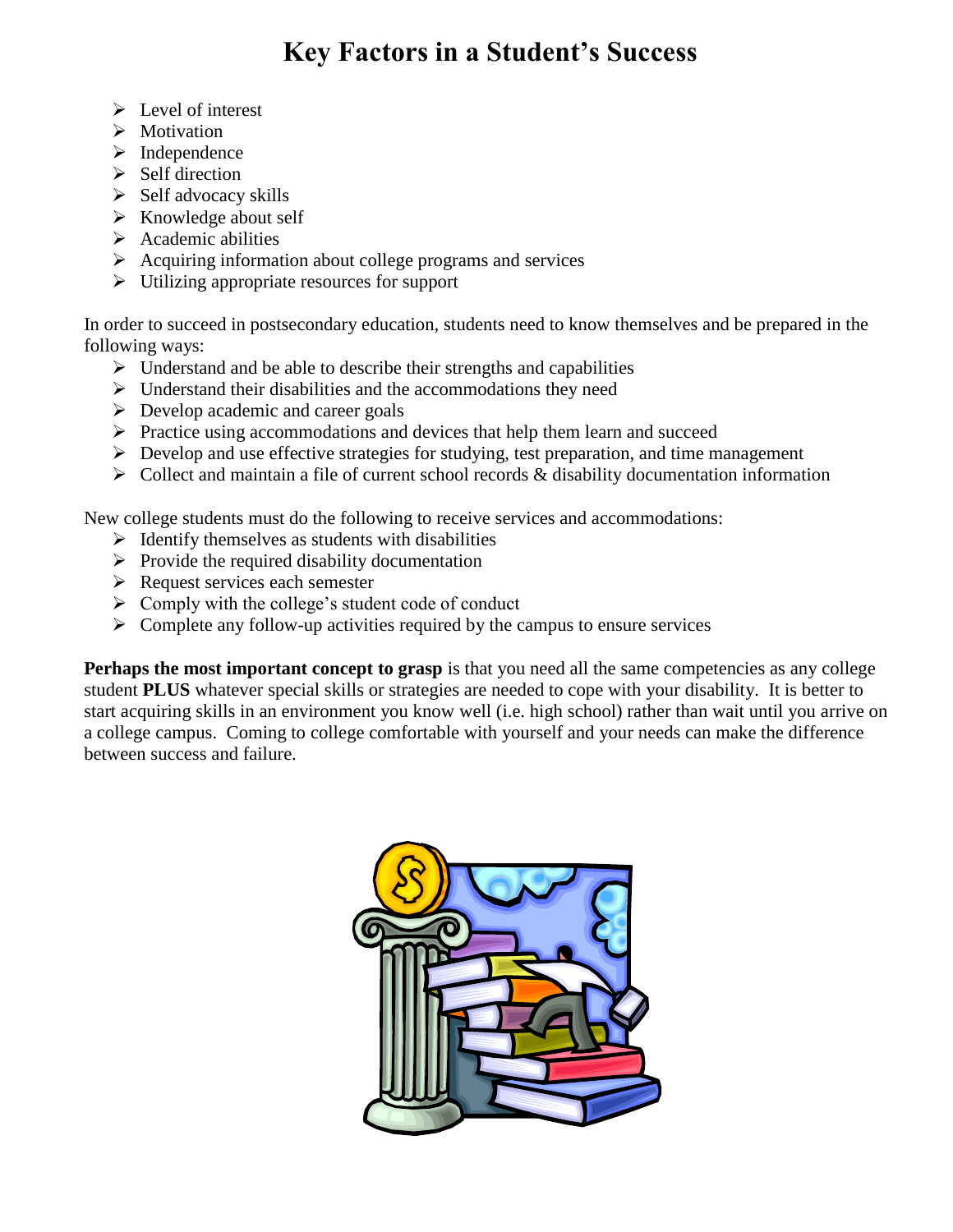#### **What makes a successful student?**

Demonstrated competency of the basic skills (reading, writing, and math) is necessary for success in college level courses where content mastery will be evaluated.

Most instructors expect you to spend at least 3 hours outside of class doing assignments or reading for every hour spent in class. For example, if you are registered for 12 credits, you should be spending a minimum of 36 hours per week outside of class doing assignments and preparing for the class. Often students with learning disabilities need to spend considerably more time than this to be successful.

Coming to college as a full time student is a full time job. If you cannot make this commitment at this time, you may want to consider enrolling part time or attending college at a later date.

#### **Desirable traits for college success:**

- $\triangleright$  Possessing a positive attitude
- $\triangleright$  Being flexible
- $\triangleright$  Having knowledge about academic policies and deadlines
- $\triangleright$  Using good communication skills
- $\triangleright$  Being able to organize yourself
- $\triangleright$  Having a clear sense of your goal
- $\triangleright$  Being independent
- $\triangleright$  Knowing when and how to seek help

#### **Ways to make your college transition successful:**

- $\triangleright$  Understand and be able to thoroughly describe your disability
- $\triangleright$  Be the central part of decision making
- $\triangleright$  Do your own academic work
- $\triangleright$  Find the right college for yourself and your personality
- $\triangleright$  It is wise to start slowly and, in the long run, get better grades and graduate
- $\triangleright$  Learn, and use to your advantage, laws that protect the rights of people with disabilities
- $\triangleright$  Make it a practice to meet your professors and discuss your disability with them
- $\triangleright$  Make friends and share your college life/challenges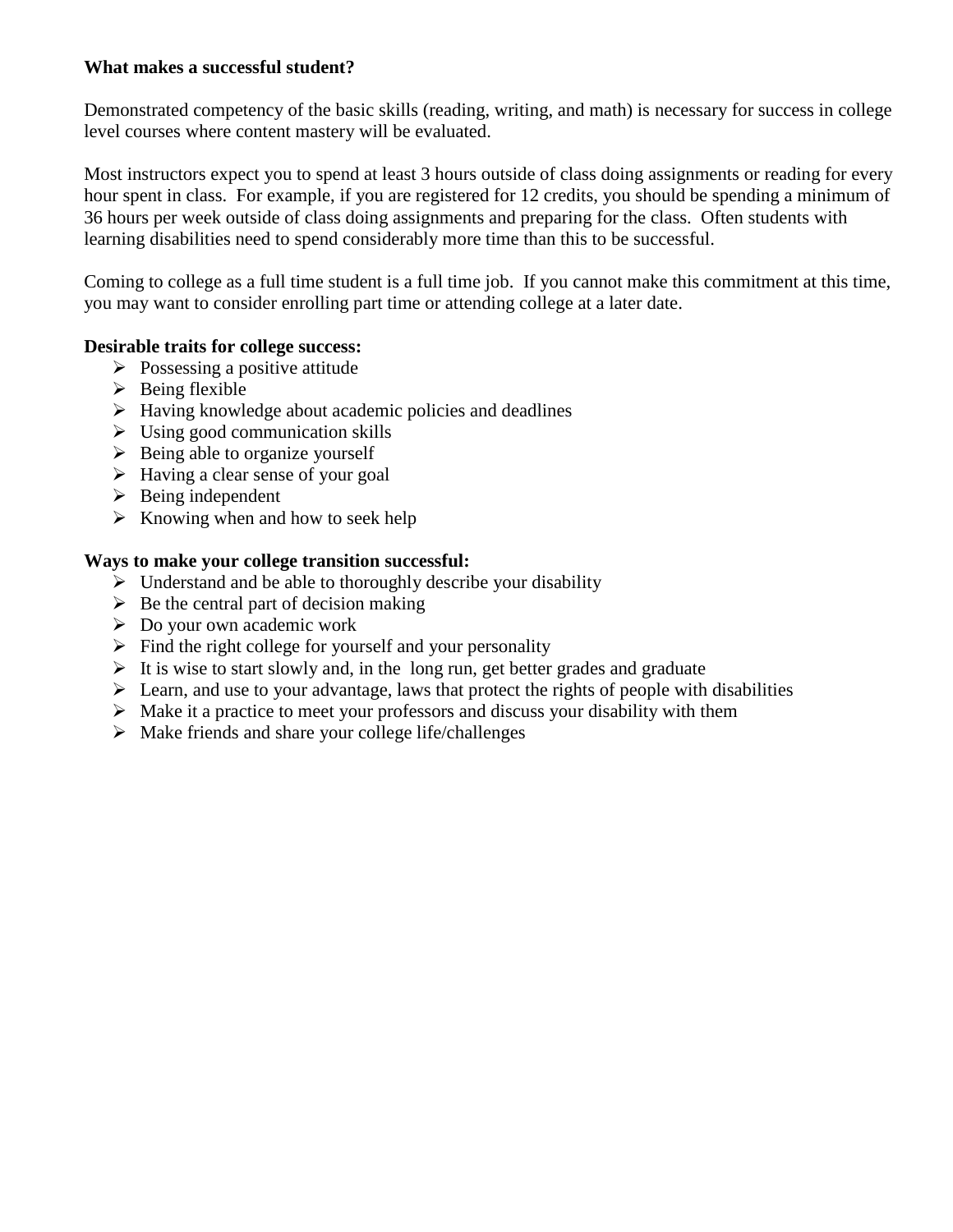## **Major Skills Needed by All Students Entering College**

#### **Classroom Preparation**

- $\triangleright$  Self advocacy skills-knows his/her disability and what accommodative services are necessary to be successful
- $\triangleright$  Note taking skills
- $\triangleright$  Adequate study habits/test taking skills
- $\triangleright$  Being prepared for class
- $\triangleright$  Importance of homework
	- o Writing name/date correctly on paper
	- o Organizing work (use of folders, etc.)
	- o Neatness of work
	- o Turning in work on time
- $\triangleright$  Classroom etiquette
	- $\circ$  Stay in seat
	- o Raise hand/don't interrupt
	- o Stay in the room
- $\triangleright$  Importance of being on time for class

#### **Necessary Social Skills**

- $\triangleright$  How to interact appropriately with teachers/mentors/students
- $\triangleright$  How to introduce yourself to someone
- $\triangleright$  How to let someone know you like them (dating etiquette)
- $\triangleright$  How to interact in social situations
- $\triangleright$  Dealing effectively with peer pressure (drinking, drugs, sexuality)
- $\triangleright$  How to deal appropriately with rejection
- $\triangleright$  Ability to use the telephone effectively
- $\triangleright$  Problem-solving and decision making skills

#### **Living Independently for the First Time**

- $\triangleright$  Structure of environment (or lack of structure)- more choices, more freedom
- $\triangleright$  Transportation to and from campus, job, internship
- $\triangleright$  Ability to use leisure time effectively
- $\triangleright$  Knowing how to locate the help and assistance he/she needs
- $\triangleright$  Adequate knowledge of medical needs in regard to medication and health problems and being able to articulate these needs to others
- $\triangleright$  Basic independent living skills-money management, cooking, laundry, shopping





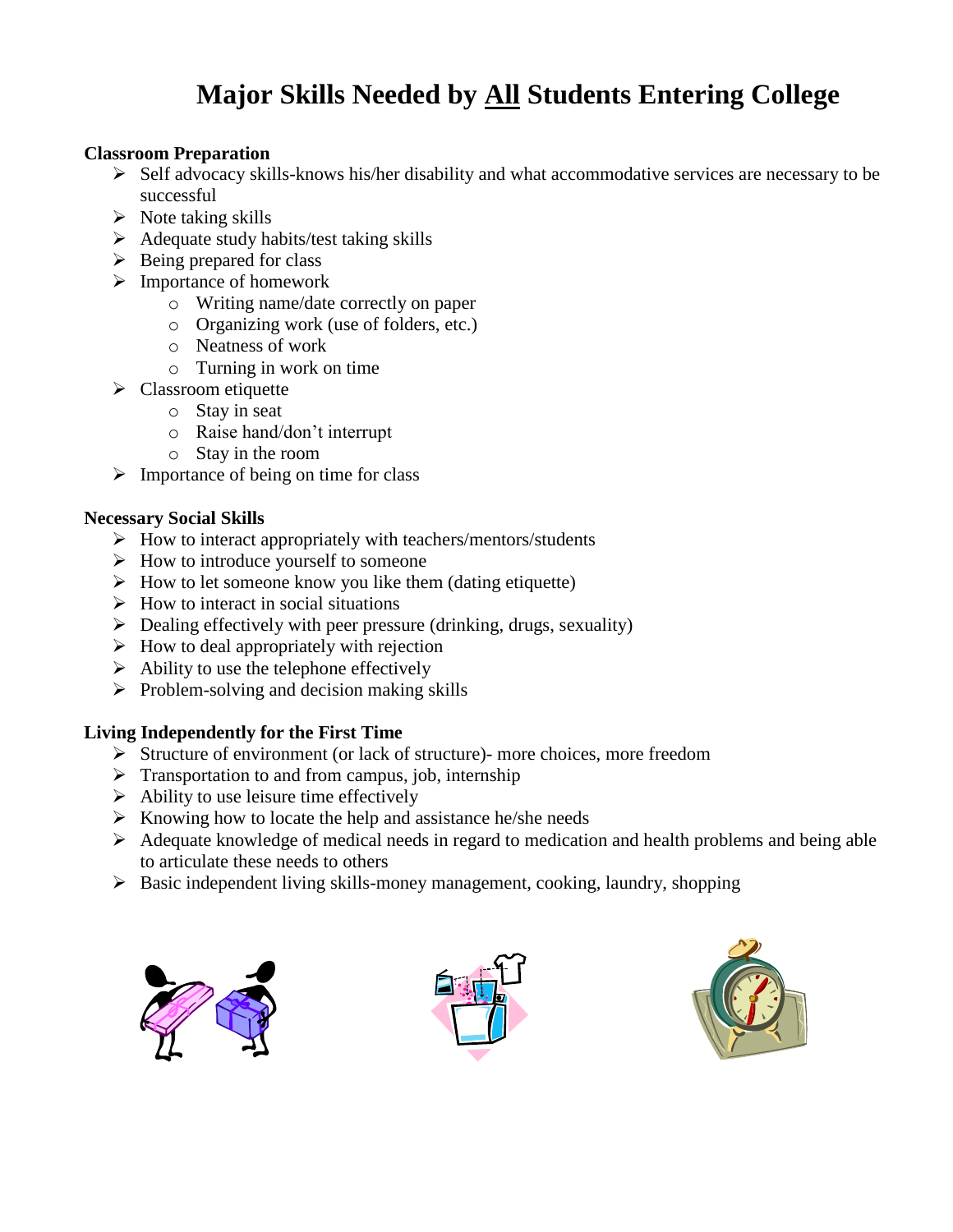## **Self Advocacy**

#### **Students must be able to advocate for themselves. Students should:**

- $\triangleright$  Be taught what self advocacy is and how to follow through on it
- $\triangleright$  Role play advocating for themselves as soon as possible
- $\triangleright$  Be able to explain their own disabilities
- $\triangleright$  Know the differences in laws: IDEA vs. Section 504 and ADA
- $\triangleright$  Be responsible for their own needs, negotiating, compromising and making their own decisions whenever possible
- $\triangleright$  Be encouraged to be as independent as possible
- $\triangleright$  Arrange for services from outside agencies before they leave high school
- $\triangleright$  Investigate and understand their preferred learning styles and know how to adapt to various teaching styles

#### **Developing Your Own Self Advocacy Skills**

Identify your strengths and weaknesses:

- $\triangleright$  Academic
- $\triangleright$  Social
- $\triangleright$  Personal

Know how to describe:

- $\triangleright$  Your strengths and weaknesses
- $\triangleright$  The impact the disability has on your life
- $\triangleright$  The academic and life skills accommodations that benefit you

Arrange your accommodations by:

- $\triangleright$  Knowing your rights
- $\triangleright$  Knowing your responsibilities
- $\triangleright$  Knowing your college's policies and procedures regarding academic accommodations
- $\triangleright$  Understanding aggressive, passive and assertive behavioral patterns
- $\triangleright$  Role playing for various interactions
- $\triangleright$  Debriefing methods for working with faculty and staff

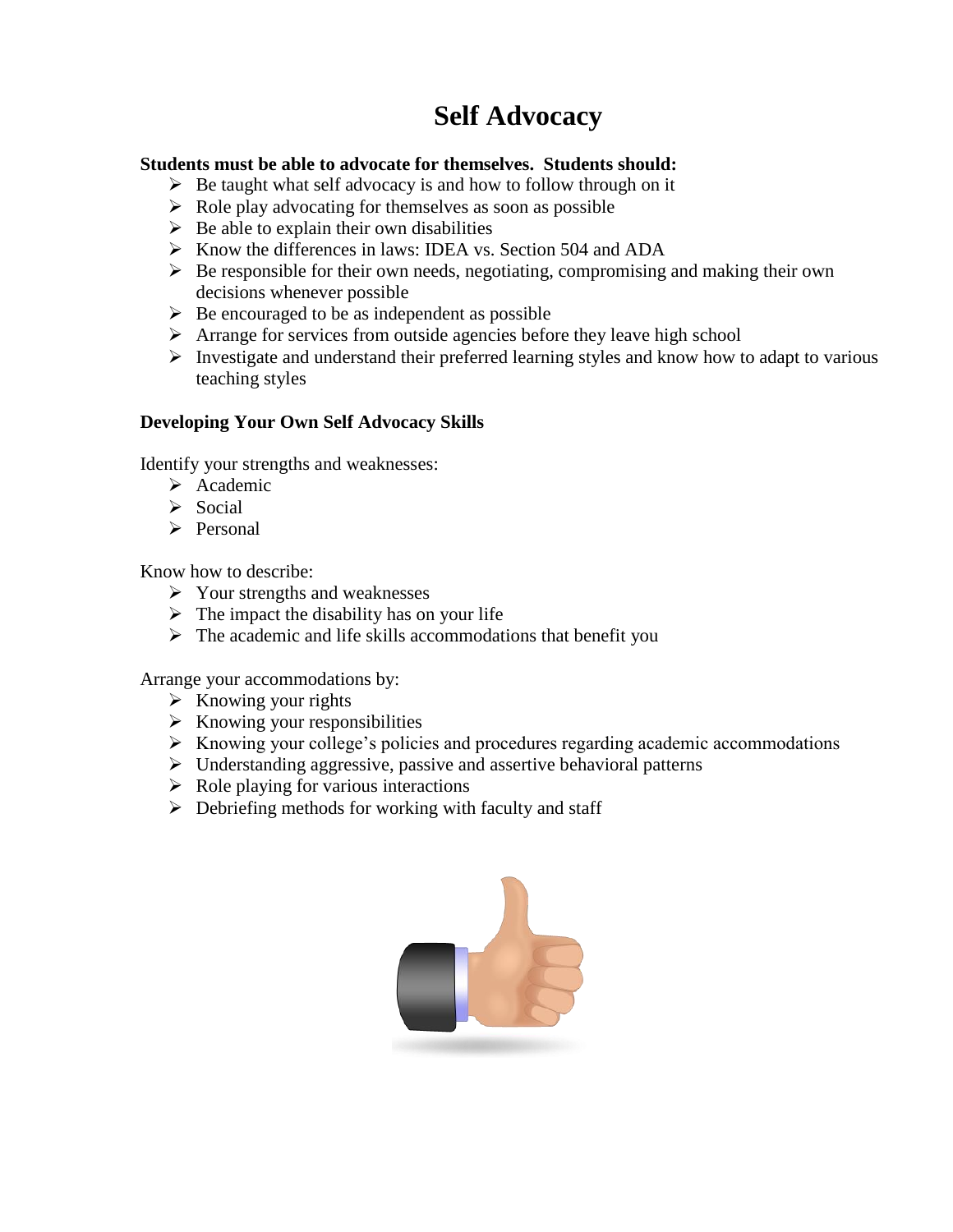Please complete this form with your roster teacher. This information will help ensure that the college personnel providing support services are familiar with you personally. Plan to bring this form with you when meeting the learning specialist for the first time.

| Student<br>Naille | 30.47<br>u.<br>- |
|-------------------|------------------|
|                   |                  |

| $\sim$<br>$\sim$ $    -$<br>-<br>___ | -<br><b>ALLA</b> |
|--------------------------------------|------------------|
|                                      |                  |

| <b>SKILL AREA</b>                | <b>STRENGTH</b> | <b>WEAKNESS</b> |
|----------------------------------|-----------------|-----------------|
| Organization                     |                 |                 |
| Following schedule               |                 |                 |
| Study skills                     |                 |                 |
| Note taking                      |                 |                 |
| Assignment recording             |                 |                 |
| Staying on task                  |                 |                 |
| Organizing materials             |                 |                 |
| Assignment completion            |                 |                 |
| Social                           |                 |                 |
| Appropriate classroom conduct    |                 |                 |
| Interpreting corrective feedback |                 |                 |
| Developing peer relationships    |                 |                 |
| Developing adult relationships   |                 |                 |
| Personality                      |                 |                 |
| Learning                         |                 |                 |
| Word recognition reading skills  |                 |                 |
| Math concepts                    |                 |                 |
| Computation                      |                 |                 |
| Problem solving                  |                 |                 |
| Written language/composition     |                 |                 |
| Spelling                         |                 |                 |
| <b>Grammatical structure</b>     |                 |                 |
| Auditory perception              |                 |                 |
| Visual perception                |                 |                 |
| Visual motor integration         |                 |                 |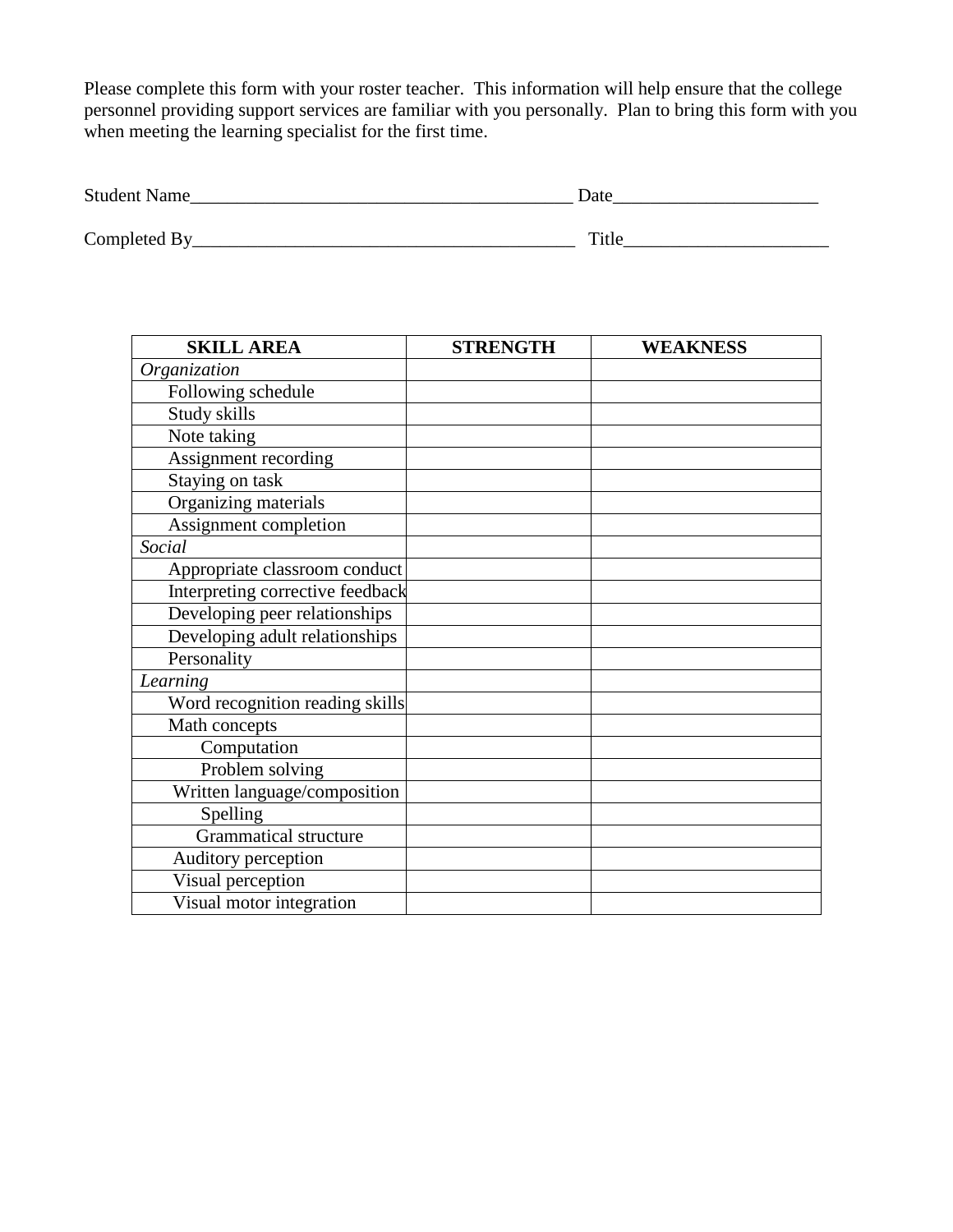## **ACCES-VR**

ACCES-VR is the New York State Office for Adult Career and Continuing Education Services-Vocational Rehabilitation ACCES-VR can help an eligible person with a disability to....

- $\triangleright$  Plan for a career
- $\triangleright$  Participate in paid work experiences
- $\triangleright$  Get training to achieve work goals
- $\triangleright$  Find a job that matches the person's abilities, interests and needs
- $\triangleright$  Work with employers or colleges to make sure the person receives reasonable accommodations when needed

Students may be eligible for vocational rehabilitation services if they receive special education services or other assistance due to a disability. A disability may be a medical condition such as diabetes or epilepsy, an orthopedic or other physical condition, or a mental, emotional or learning disability. A counselor will work with the student and see if s/he is eligible and what types of services are needed to prepare for work. To be eligible for vocational rehabilitation services, the person must have a physical, mental, emotional, or learning disability that interferes with their ability to work. The person must also need and be able to benefit from the services in order to get and keep a job. If a student is eligible, the student and the vocational rehabilitation counselor will plan a program to help you prepare to go to work. The plan is called an Individualized Plan for Employment (IPE). Services may include…

- $\triangleright$  Work evaluation planning
- $\triangleright$  Counseling
- $\triangleright$  Skills training at a college or community rehabilitation center
- $\triangleright$  Adaptive equipment
- $\triangleright$  Support services while completing training
- $\triangleright$  Placement services
	- o Job-seeking skills training
	- o Employer referrals
	- o Work tryouts and on the job services such as work coaching or arranging for reasonable accommodations

There is no cost for advice and planning assistance provided by the vocational rehabilitation counselor or for determining if and how ACCES-VR can assist. Once it is decided that the student is eligible, family resources and level of need are considered in providing some services that may be needed by the student to accomplish the job goal. A family may be expected to share in the costs of services such as attending college, purchasing equipment, or making necessary modifications to the home. Financial need is not considered for job development, work tryouts, on the job training and supported employment. [www.acces.nysed.gov](http://www.acces.nysed.gov/)

[www.acces.nysed.gov/vr/college-higher-education](http://www.acces.nysed.gov/vr/college-higher-education)